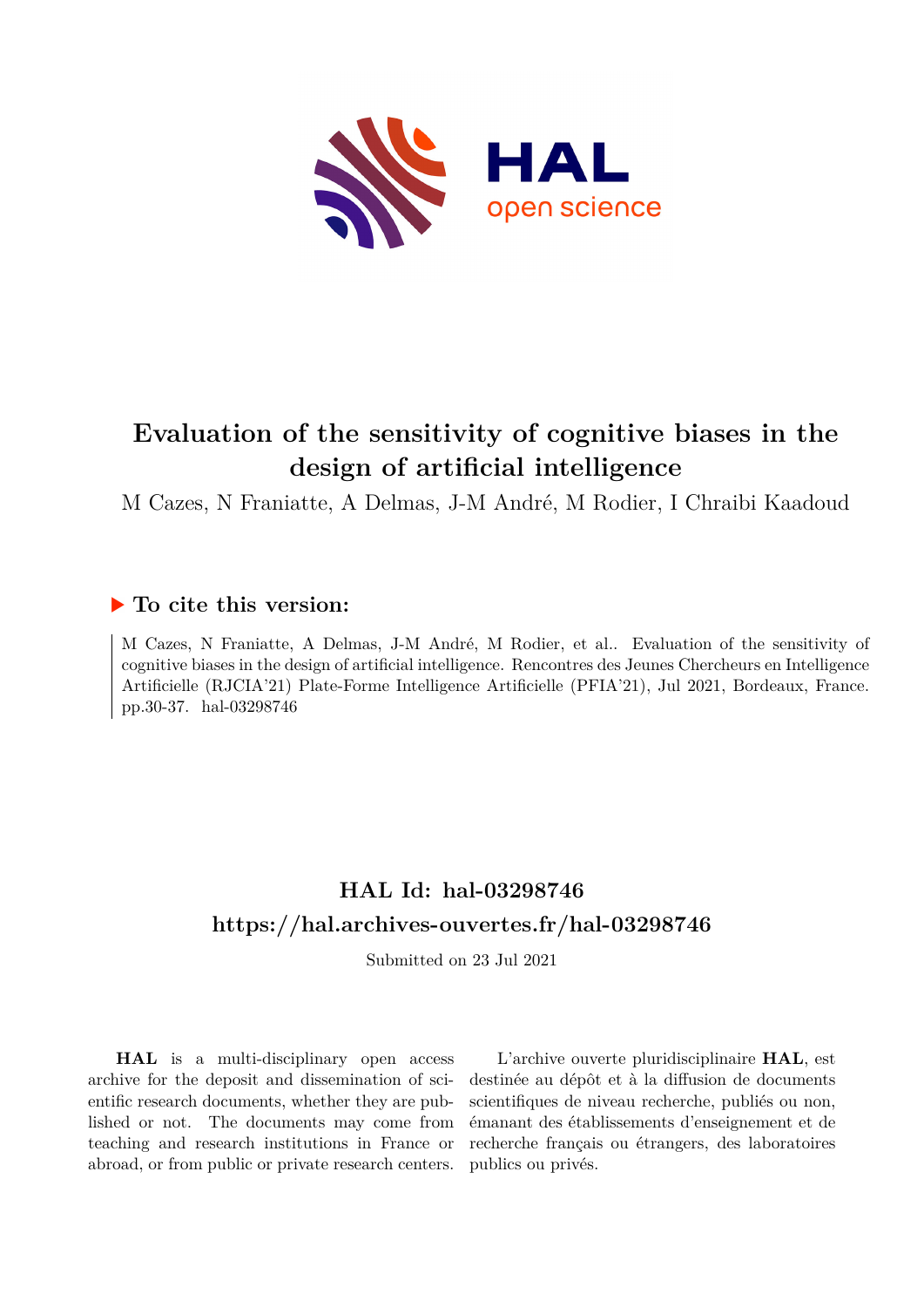# Evaluation of the sensitivity of cognitive biases in the design of artificial intelligence.

M. Cazes<sup>1</sup>\*, N. Franiatte<sup>1\*</sup>, A. Delmas<sup>2</sup>, J-M. André<sup>1</sup>, M. Rodier<sup>3</sup>, I. Chraibi Kaadoud<sup>4</sup>

 ENSC-Bordeaux INP, IMS, UMR CNRS 5218, Bordeaux, France Onepoint - R&D Department, Bordeaux, France <sup>3</sup> IBM - University chair "Sciences et Technologies Cognitiques" in ENSC, Bordeaux, France IMT Atlantique, Lab-STICC, UMR CNRS 6285, F-29238 Brest, France

## Abstract

*The reduction of algorithmic biases is a major issue in the field of artificial intelligence. Despite the diversity of sources and temporalities at the origin of these biases, the current solutions to achieve ethical results are mostly technical. The consideration of human factors and more particularly cognitive biases remains incomplete. Nevertheless, the task of designing artificial intelligence systems is conducive to the emergence of cognitive biases. The aim of our study is to test the awareness of individuals who design artificial intelligence systems of the impact of their cognitive biases in their productions. The study focuses on conformity bias, confirmation bias and illusory correlation bias. The first results of this pre-experimentation show that these individuals believe that their decisions are subject to the cognitive biases of conformity, illusory correlation and confirmation.*

## Keywords

*cognitive bias, artificial intelligence, decision making, human factors, human-IA interaction*

# Introduction

The question of biases, and their reduction, is a major issue in artificial intelligence (AI), especially since the raise of all the ethical issues related to deep learning algorithms application [39, 27, 42, 13]. These lead to more research on human-AI interaction field that studies human impact on AI systems [27, 6], and inversely, on the question of the impact of those systems on human [15, 36, 29].

Our work is in the field of human-AI interaction, not only machine learning, and questions the impact of human on AI systems during their design.

We define an AI system as a computational software, an algorithm or a scientific methodology using a set of algorithms, that assists humans to make a decision based on data analysis and data processing (mining, clustering, classification, prediction, recommandations, object recognition, etc.) whether in industrial or scientific context. We consider as an

AI system any system that involves at least one of the following elements: an AI symbolic system (e.g. decision trees, expert systems) or a machine learning or deep learning algorithm (e.g. shallow and deep neural networks). From a software management point of view, the conception of an AI system goes through different steps that can be summarized as follows [3]: design, implementation of the code, test and production. We will refer in our work to all these steps as AI design. By doing so, we aim to group all the actors that can impact the product life cycle of an AI system. We will refer to these actors as AI professionals: AI researchers, AI manager products, data scientists, data analysts, data architects, data engineers and AI developers. Thus, the purpose of the current work is to propose a pre-experiment in the shape of a survey submitted to AI professionals in order to identify whether they are aware of being influenced in their work by cognitive biases classically known in human factors: conformity bias, confirmation bias, and illusory correlation bias. We therefore propose to conduct a study to test the following hypotheses (Figure 5):

- H0: Actors involved in the design of AI systems are aware that the biases of illusory correlation, conformity and confirmation influence their task.
- H1: Feedback collected during the qualitative interviews shows that AI systems design choices are influenced by these cognitive biases.

We adopt a different approach for works in literature by using human factors knowledge to address the issue of the presence of biases in AI systems by focusing first on the AI professionals' sensitivity of the cognitive biases. We will test H0 in this pre-experiment. This work is thus a first step in a larger question of the evaluation of cognitive biases on AI systems from a human factor perspective.

As the subject of biases in AI systems is much debated and studied within the AI community, we are concerned about clarifying the contribution and position of the current work: we do not aim to establish any causal effect of relation between cognitive biases and algorithmic biases.

<sup>\*</sup>these authors contributed equally to this work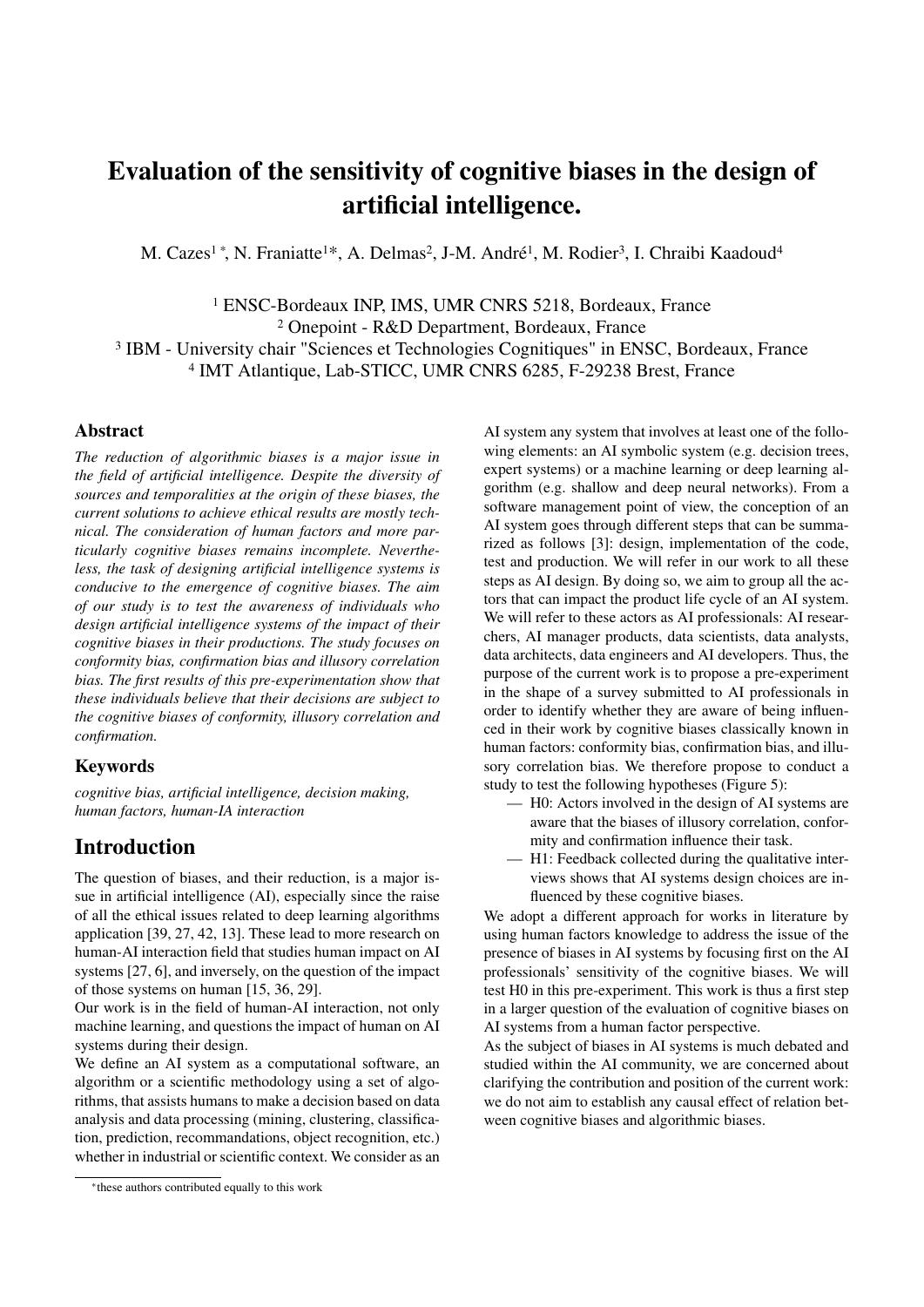These concepts are clearly distincts. However there will be cited in our work since they both intervene in the larger research field of human-AI interaction. Table 1 provides definitions and non-exhaustive examples of the two distinct concepts according to the literature.

|                    | <b>Cognitive bias</b>                                                                                                                                                                                                                    | <b>Algorithmic bias</b>                                                                                                                                                                                 |
|--------------------|------------------------------------------------------------------------------------------------------------------------------------------------------------------------------------------------------------------------------------------|---------------------------------------------------------------------------------------------------------------------------------------------------------------------------------------------------------|
| <b>Definitions</b> | "Distortion (systematic deviation from a norm)<br>that information undergoes when entering or<br>leaving the cognitive system. In the first case,<br>the subject selects the information, in the<br>second, he selects the answers" [26] | "Algorithmic bias can occur when the data<br>used to train a machine learning algorithm<br>reflects the implicit values of the humans<br>involved in collecting, selecting, or using that<br>data" [38] |
|                    | "Systematic pattern of deviations from the<br>norm or rationality in judgment" [16]                                                                                                                                                      | "Problems related to the gathering or<br>processing of data that might result in<br>prejudiced decisions on the bases of<br>demographic features such as race, sex, and<br>so forth" [39]               |
| <b>Examples</b>    | <b>Confirmation bias [49]</b><br>Conformity bias [20]<br>Illusory correlation bias [8]                                                                                                                                                   | Omitted variable bias [5]<br>Data selection bias [31]                                                                                                                                                   |

TABLE 1 – Differences between cognitive and algorithmic bias: extraction of definitions from scientific studies and non-exhaustive examples [26, 38, 16, 39, 49, 20, 8, 5, 31]

# 1 The biases of artificial intelligence

[42] showed that Amazon's facial recognition AI was very effective in performing facial recognition for light-skinned men (almost zero error rate) but had an error rate of 31.4% for dark-skinned women. This is one of the studies that highlights ethical issues related to discriminatory practices of AI. Their social consequences are concrete [39] as shown by the results of the NGO ProPublica's survey showing that the software used to predict crimes in the USA (The Correctional Offender Management Profiling for Alternative Sanctions, COMPAS) had a 'racist bias' [13]. The explanation of these discriminatory practices requires an understanding of the emergence of bias in the results of AI algorithms. We consider algorithmic bias, as defined in Table 1, including for example 'Problems related to the gathering or processing of data that might result in prejudiced decisions on the bases of demographic features such as race, sex, and so forth' [39] . The sources of algorithmic biases are of various natures and occur at different temporalities. Algorithmic biases may appear upstream (selection of learning data), during (inclusion of certain variables) and downstream (interpretation bias) of the learning phase [44]. Moreover, it is essential to qualify the nature of the source of these biases: technical bias (omitted variable bias, database bias, selection bias...) or 'society bias' (emotional or cognitive biases) [31]. However, despite the identification of the diversity of the sources of algorithmic biases, the correction of these biases is considered only from a statistical and algorithmic performance point of view i.e. in relation to certain metrics such as the percentage of prediction error or the accuracy in machine learning [39] (Figure 2). Indeed, [39] denounces the sole search for technical performance, which is neither relevant nor desirable to deal entirely with algorithmic biases. The influence of the human characteristics of designers on programmes is known [36], as recommendations are made regarding the need to incorporate diversity

in the profiles of AI professionals [29, 34] (Figure 2, bottom right). However, there are no empirical studies investigating how human factors - and especially cognitive biases - can be concretely illustrated in the AI design process [40].



FIGURE 1 – Sources of algorithmic biases and solutions implemented [34] [31] [44]

We note that the debates around algorithmic biases bring into play problems of taking into account human factors in the actors of the design of artificial intelligence systems. We propose to carry out a study on this topic and more particularly the issue of the cognitive biases of the actors of this design chain.

# 2 Artificial intelligence design and cognitive biases

The conception of an AI system is a complex task. [32] develops the concept of complexity: a phenomenon is complex when 'the whole is more than the sum of its parts' i.e. there is an emergence of information. The conception of an AI system is a question of manipulating phenomena whose complexity is not mastered [1, 33]. In particular concerning the neural networks which make information emerge from which it is difficult to directly apprehend the chain of causality. In industry, designing AI systems is a task subject to constraints of time, means, objectives and expectations on the part of customers. These elements are part of a complex and uncertain context that is conducive to the use of heuristics on the part of designers and developers. [21] defined a heuristic as 'a simple procedure that makes it possible to find adequate, although often imperfect, answers to difficult questions'. These heuristics reduce the complexity of the task but can lead to the appearance of cognitive biases. [23] wrote as early as 1974 : 'In general, these heuristics are very useful, but sometimes they lead to severe and systematic errors'. The 'severe and systematic errors' considered in the quotation from Kahneman and Tversky [23] correspond to what will be referred to later as cognitive biases. It seems to us that they can be defined in this way as a systematic deviation of logical and rational thinking from reality.

Some authors have sought to model the functioning of cognitive biases by considering the theory of dual processes [48, 21] (Figure 2). The latter is based on the dichotomy between two main modes of reasoning: unconscious, rapid and automatic processes on the one hand, and slow and deliberate processes on the other. These two modes are colloquially referred to as 'intuitive' and 'analytical' but are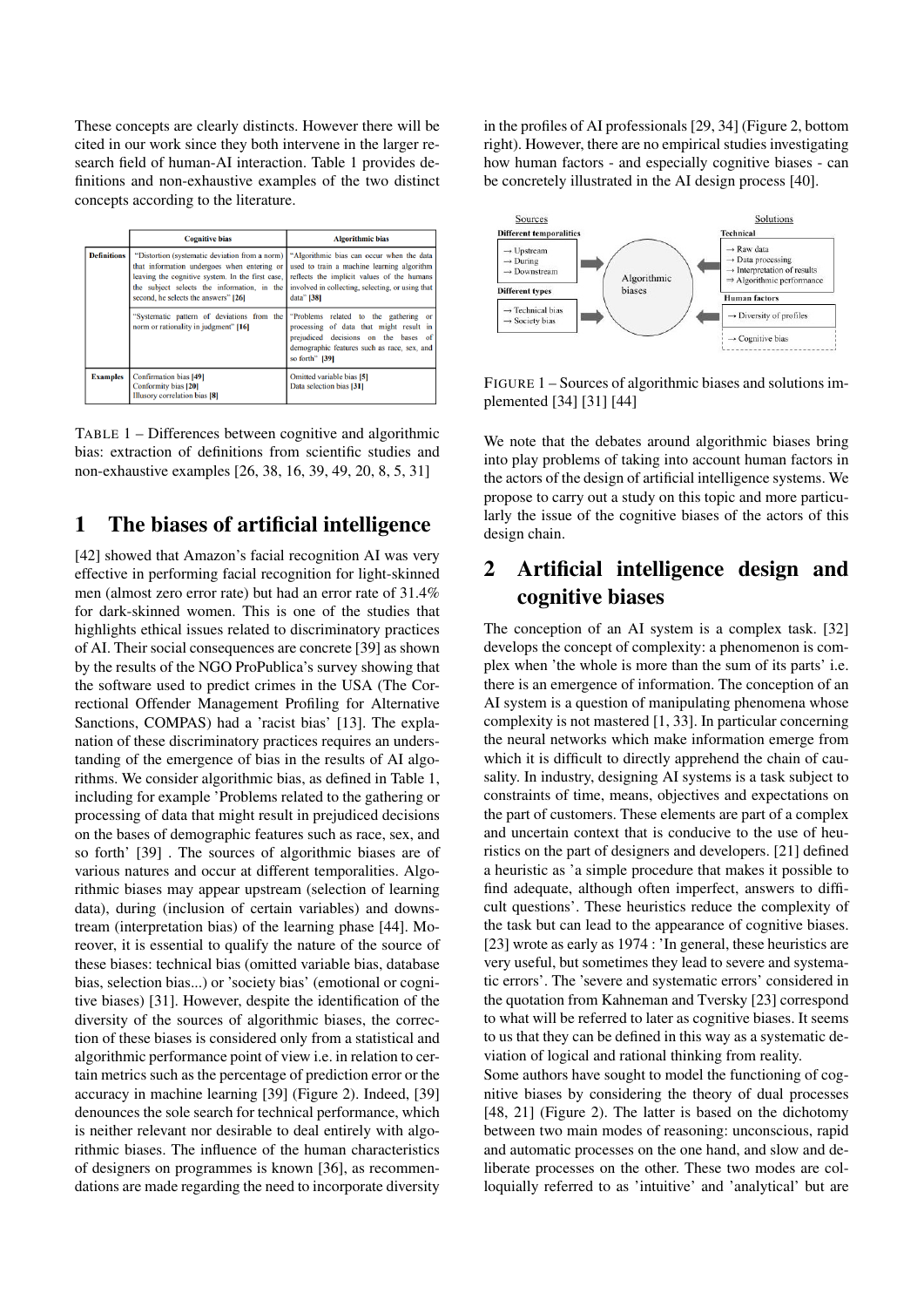also known as System 1 (intuitive) and System 2 (analytical). According to [21], these two systems should be 'seen as agents with their own capabilities, limitations and functions'. Nevertheless, these 'agents' interact with each other and thus divide up certain tasks related to information processing. For example, while system 1 will handle automatic activities such as 'orienting towards the source of a sudden noise' or 'making a face of disgust at a horrible image', system 2 will handle tasks such as 'focusing on the voice of a particular person in a crowded and noisy room' or 'checking the validity of a complex logical argument'.

| <b>Functions</b>        | Interactions /Division of tasks<br>System 1<br>Automatic operations<br>٠<br>Innate and acquired skills (perception<br>٠<br>and understanding)<br>Combines ideas<br>٠ | System 2<br>Operations with attention control<br>Compelling mental activities<br>Develops thoughts in an orderly series<br>۰<br>of steps |
|-------------------------|----------------------------------------------------------------------------------------------------------------------------------------------------------------------|------------------------------------------------------------------------------------------------------------------------------------------|
| Associated<br>processes | Fast and automatic<br>Little or no effort<br>$\blacksquare$<br>No sense of deliberative control<br>$\blacksquare$<br>Emotional component<br>$\blacksquare$           | Slow and deliberate<br>Continuous relative effort<br>Orderly mental work<br>$\sim$<br>Emotionally neutral<br>۰                           |

FIGURE 2 – Functions and processes associated with Systems 1 and 2, based on the work of Daniel Kahneman and Amos Tversky [23] [21]

Also, it appears that the notion of expertise is associated with the development of better performance of system 1. However, this 'intuitive expertise' is only valid when the task to be performed is part of a predictable environment in which the individual can learn from regularities [22]. In the case of developers of AI systems, the result of their actions on the neural network involves an element of uncertainty. In other words, their understanding of the impact of the modification of certain parameters is not complete. For example, [24] emphasised the fact that it seems unlikely that a single programmer would have a complete understanding of a large complex system designed by many teams around the world. Thus, despite the sense of expertise and mastery, the system of intuitive thinking cannot be fully effective.

In the field of computer science, the concrete bias impacts on developers has already been proved. Studies have shown that developers' cognitive confirmation bias has an influence on the quality of their programs. Indeed, [7] demonstrate that developers do unit testing - a software testing method to determine whether the written code is fit for use [19] - to show that their system works rather than testing it. More precisely, in the field of AI, research highlighted the concrete impacts of cognitive biases of the people involved in the design and implementation of AI programs. For example, the choice of the set of training variables for the creation of AI recruitment software has an important role in the quality and results of the program. However, this choice is made by managers and developers who are subject to their own cognitive biases such as generalization bias [45].

Finally, the task of designing an AI system has characteristics conducive to the emergence of cognitive biases. There are a multitude of cognitive biases, and it will be a matter of identifying the most relevant ones in our context.

# 3 Impossible and irrelevant identification of all cognitive biases

There are multiple typologies that classify cognitive biases according to pre-established criteria [18, 4, 12]. From the seminal work of Kahneman and Tversky [23] to more recent research [43], there does not seem to be a consensus on the comprehensiveness and classification of cognitive biases. Moreover, cognitive biases raise several epistemological questions, which are important to consider as they directly influence the applications of research results [28]. In order to qualify 'diversion' i.e. a bias, a rational behaviour must be established, i.e. a norm from which the behaviour deviates [47]. But how can behaviour be described as irrational ? Similarly, the nature of the task seems to influence the cognitive mechanism at work. [9] was thus able to demonstrate the existence of content effects for Wason's task: human beings use reasoning strategies appropriate to the nature of the problem they are facing. Cognitive biases would therefore not be 'mysterious irrationalities' but adaptations of the mind [16]. But how can cognitive processing be described as biased if it is context-dependent ? These elements show the complexity surrounding the notion of cognitive bias, which often makes it difficult to identify and evaluate them for a specific task. [5] already identified cognitive biases that could have impacts during the design and implementation of an AI system. In accordance with this work, we have chosen to focus on the study of three cognitive biases: conformity bias, confirmation bias, and the bias of illusory correlation.

# 4 Conformity bias, confirmation bias, illusory correlation bias

According to the codex of cognitive bias [30], the conformity bias and illusory correlation are due to the problem of the lack of sense of the individual's environment. In order to create meaning, individuals extrapolate 'attributes on the basis of stereotypes, generalities or antecedents' (translation of [30]). This led, among other reasons, to the development of the explainable AI and interpretable AI fields. Indeed, the neural networks used create a combinatorial system can be difficult to understand for the human cognitive system [1] and by extent to understand how AI systems lead to the given result. The difficulty of apprehending the internal functioning of neural networks can thus lead to a lack of understanding on the part of the AI professionals [1, 33] on the behavior or inner mecanisms of their AI systems. Consequently, it is possible to assume that this task takes place in an environment conducive to the expression of the biases mentioned above (Figure 3). Moreover, designing an AI program is mainly by selecting the data that will be used as a basis for learning the neural network. Data from various sources, types and formats must be chosen so that AI can produce quality information [14]. Therefore, it is ne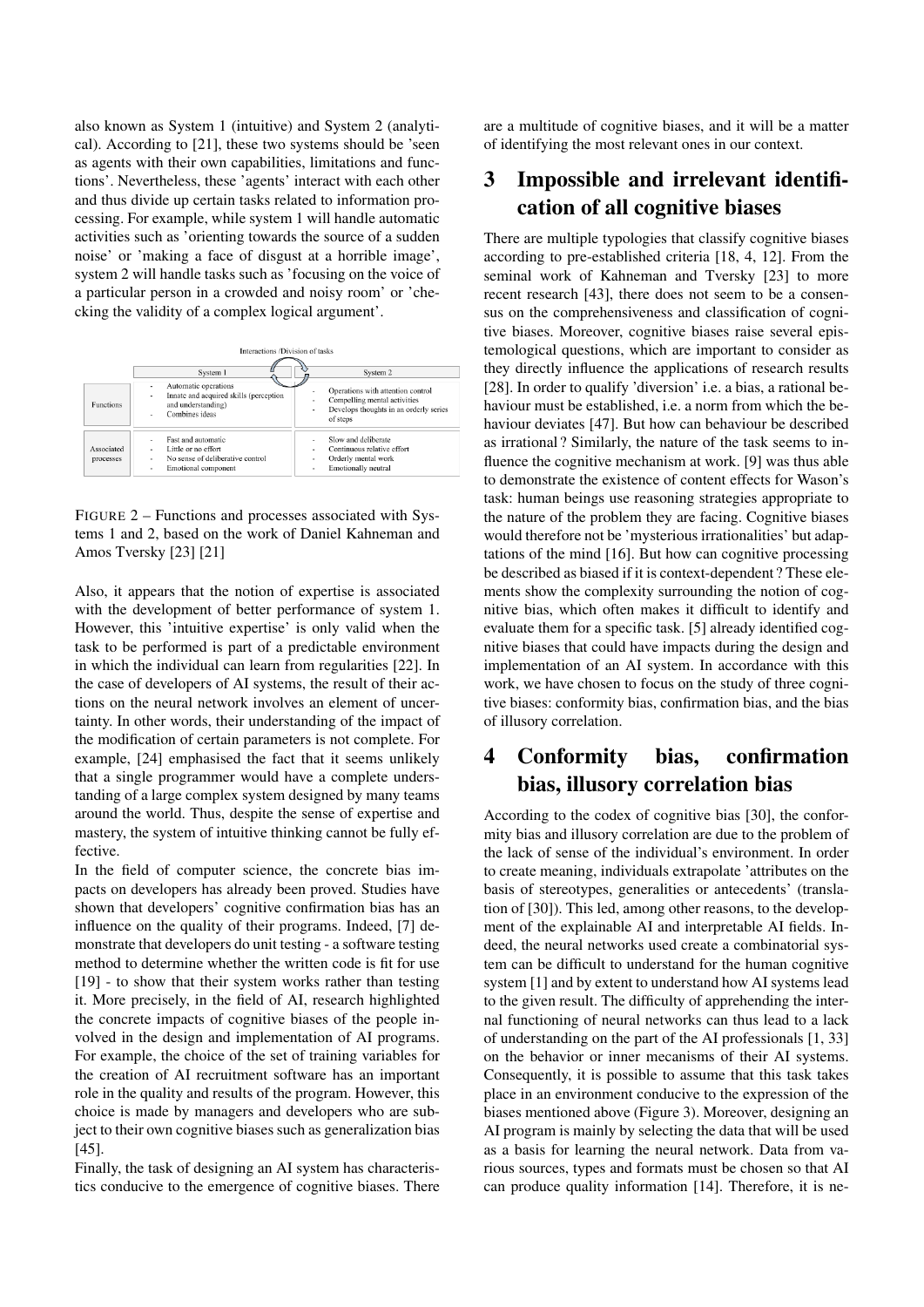cessary to select information in an environment that is saturated with it. Indeed, according to the codex typology of cognitive biases, too much information leads to cognitive biases [30]. Faced with the need to filter this information, individuals are attracted by what confirms their own convictions. This mechanism is at the origin of confirmation bias. The design of AI systems would therefore be an environment conducive to the emergence of confirmation bias (Figure 3).



FIGURE 3 – Schematic representation of our hypothesis: link between elements of the context of the task and the cognitive biases they could encourage to appear

Finally, the characteristics of the AI systems design task seem to create an environment conducive to the emergence of the following cognitive biases: illusory correlation, conformity and confirmation bias. In order to understand more precisely how these biases operate, the following section will detail the cognitive mechanisms underlying their appearance.

## 4.1 Conformity Bias

Conformity bias can be defined as the 'modification of an individual's behavior or judgment to bring it into harmony with the behavior or judgment of the majority' (translation of [20]). As Asch's pioneering experience shows, it is a powerful mechanism in decision-making [2]. The consequences of conformity bias are ambivalent and contextual. It is, for example, one of the factors at the origin of collective intelligence phenomena [35] but also of 'collective conservatism' [46].

## 4.2 Confirmation bias

[49] was one of the first to point out the existence of a confirmation bias. [4] state that in forming a judgment, a large majority of individuals reason by trial and error on the basis of previous judgments, and tend to confirm the accuracy of their initial hypotheses. Thus, confirmation bias can be defined as the tendency to explain facts with consistent stories and neglect facts that contradict them [37, 11]. Confirmation bias can have different consequences depending on the context in which it is embodied. For example, in the run-up to the US presidential election, [25] studied

the evolution of political books, highlighting a confirmation bias that shows that people who buy these books do so not for information, but for confirmation of their opinion.

#### 4.3 The illusory correlation bias

The first descriptions and explanations of the phenomenon of illusory correlation come from social psychology, and more particularly from the studies of the researchers Chapman and Chapman [8]. When two events are correlated, individuals attribute cause and effect relationships to one of them. The meaning of this correlation may be erroneous, or even totally illusory [41].

The three biases of conformity, confirmation and illusory correlation are therefore the focus of our study. After having identified them, we will transpose them into the context that actors in AI systems development may encounter.

# 5 Experimentation

#### 5.1 Purpose and hypothesis

We focus our study on the impact of cognitive biases in the AI systems design process. Indeed, the nature and conditions of the AI systems design task are, in our opinion, clues to suppose that the biases of illusory correlation, conformity and confirmation would be at the origin of weaknesses in AI systems creation. There is a lack of empirical studies on how cognitive biases act precisely on decision making in an AI system design context. We therefore propose to conduct a study to test the following hypotheses (Figure 4). As a reminder, our assumptions are as follows:

- H0: Actors involved in the design of AI systems are aware that the biases of illusory correlation, conformity and confirmation influence their task.
- H1: Feedback collected during the qualitative interviews shows that AI systems design choices are influenced by these cognitive biases.



FIGURE 4 – Hypothesis on the impact of cognitive biases in AI systems design

## 5.2 Methodology for testing the H0 hypothesis

To test the H0 hypothesis, an online questionnaire was carried out. The purpose of this questionnaire is to perform a preliminary study to obtain the self-assessments of AI professionals of the impact of cognitive biases in their work, and to recruit target people to have more accurate feedback. The online tool FramaForms was used, which anonymizes the data and removes it permanently after six months. The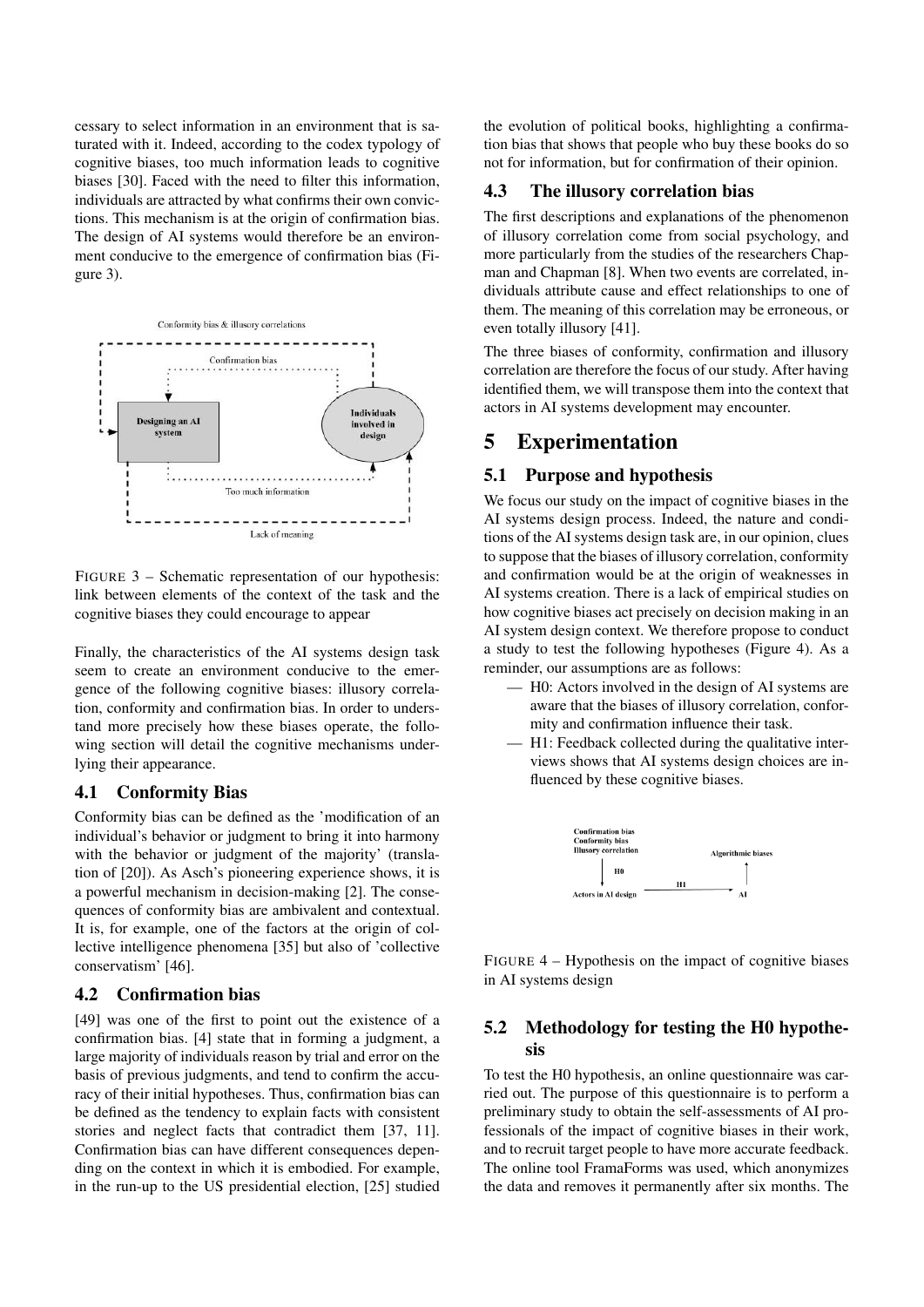questionnaire was sent via the bull-i3 mailing list on January 4, 2021, in the BAIA newsletter on January 10, 2021 and in the RISC newsletter on January 26, 2021. We have blocked the recording of the answers to the questionnaire on February 17, 2021. Bull-i3 is a mailing list of the IRIT (Toulouse Institute of Computer Science Research) which gathers all the members (industrialists, researchers, professors, PhD students,...) of the Information, Intelligence and Interaction communities concerned by the issues of these research fields. BAIA is the newsletter of the Bordeaux Artificial Intelligence Alliance and RISC is the information relay on cognitive sciences. These three mailing lists are French. This is a methodological choice. We wanted to avoid bias related to the translation of the questionnaire or cultural bias. The questionnaire is addressed to what we call AI professionals as defined above. The exclusion criteria set concern people whose expertise is not related to AI e.g. the answer of a journalist was discarded because his profile did not correspond to an AI professional.

The questionnaire is structured in four main parts, each of which includes several multiple-choice questions: I) Sensitivity to cognitive bias; II) Cognitive biases and your profession; III) Your profile. The questions were originally in French (Figure 5).



FIGURE 5 – Questions in the questionnaire sent

## 5.3 Results

## 5.3.1 Profile of sampled respondents

39 people responded to our questionnaire. Among them, 11 women (28.2%) and 28 men (71.8%). Regarding age (in years), 18 people surveyed (46.2% of the people surveyed) were in the 35-55 age category. Next, in order of importance, come the 18-25 age group (10 people or 25.6%), then the 25-35 age group (7 people or 17.9%) and finally the 55+ age group (4 people or 10.3%).

#### 5.3.2 Professional Profile

36 out of 39 people surveyed (92.3%) are in either the digital or artificial intelligence sector, or both. Four people combine one of these sectors with a specialty or do not belong to either one (i.e. 'Administration, data mining project', 'Social Robotics', 'Geomatics' and one person looking for work). The respondents are equally divided between the private sector (19 people) and the public sector (19 people), with one person not belonging to either of these two sectors ('In search of employment'). Of the 19 people working in the private sector, 9 (47.4%) belong to a large group, 6 (31.2%) to a start-up, 3 (15.8%) to a PME (Petite ou Moyenne entreprise in french, Small or Medium Factory) and 1 (5.3%) to neither of these categories. Finally, as regards the professions practiced by the respondents: 35.9% of them qualify as researchers/professors, the remainder are divided between student/doctoral students (17.9%), data related professions (25.6%) and other professions (including for example an application architect, a research engineer and an innovation manager) (Figure 6).



FIGURE 6 – Respondents' responses regarding the title of their professional designation.

## 5.3.3 Sensitivity to cognitive biases

In the questionnaire sent out, we briefly defined the biases of conformity, confirmation and illusory correlation. 66.7% of the people surveyed told us that they were aware of at least one of these three cognitive biases. Among the latter, this knowledge comes in 100% of cases from personal interest and/or professional training.

## 5.3.4 Potential impacts of cognitive biases on tasks in the work environment

Finally, all respondents believe that some decisions in their professional environments have already been influenced by at least one of the three cognitive biases. Among the answers obtained concerning the frequency of this influence : 56.4% answered 'Yes, regularly' and 43.6% 'Yes, rarely'.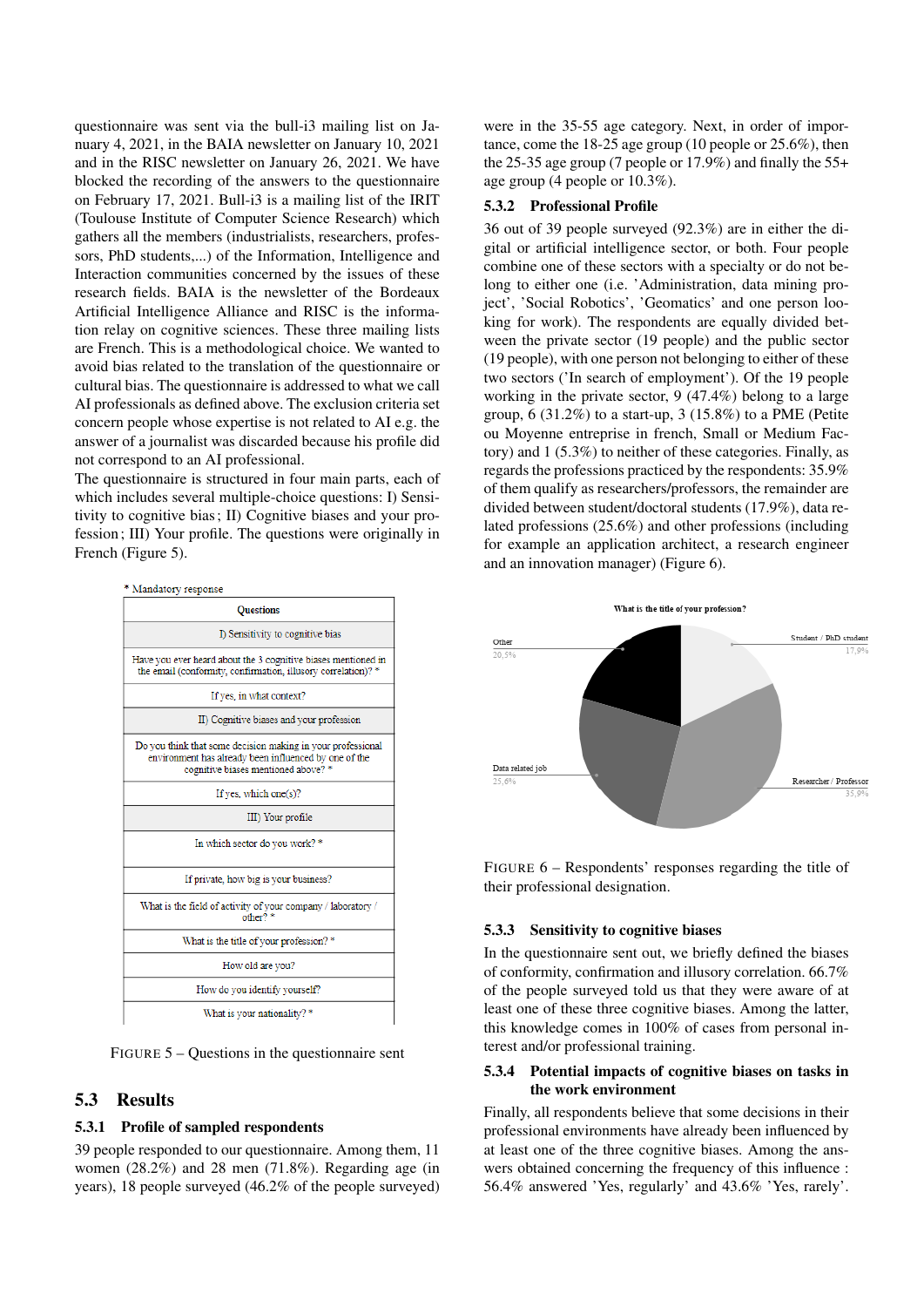According to the people surveyed, conformity bias seems to be the most frequent cognitive bias, followed by confirmation bias and then illusory correlation bias (Figure 7).



FIGURE 7 – Biases chosen by respondents who answered positively to the question 'Do you think that some decision making in your professional environment has already been influenced by one of the previously mentioned cognitive biases' (Question originally in French)

## 5.4 Discussion

First and foremost, the gender figures (28.2% women and 71.8% men) seem to reflect the current context, as women are still in the minority in the digital and artificial intelligence sectors. Indeed, according to INSEE, in 2017, the share of women in IT professions was 28%. Also, a study by the World Economic Forum and LinkedIn (2018) reports that only 22% of jobs in the field of artificial intelligence are held by women, and even less by senior managers.

This survey is a pre-experiment that establishes that all respondents believe that the cognitive biases studied in this article have (or have already had) an impact on their professional decision-making (39/39 or 100% of them). It confirms the need to take the human factors into account in the development of AI systems and to underline the relevance of the three cognitive biases mentioned in the article by Bertail et al [5] from which we drew inspiration. Also, these results allow us to note that the conformity bias is considered by respondents to be more influential in their professional tasks than the other two proposed biases (of confirmation and illusory correlation). It would therefore be possible to envisage that certain cognitive biases are more likely to influence decision making than others. However, this finding should be qualified in that the conformity bias may be better known to respondents than the other two biases. Also, another point to consider is the fact that it is generally easier for human beings to think that cognitive biases influence others before themselves (which would also bias our own analysis). This is an important point raised notably in the work of Fabrizio Butera [17]. We can summarize it here with the example of confirmation bias: 'The problem with confirmation bias is that it is itself subject to bias: people agree that confirmation bias exists in others, but find it difficult to admit that it exists in them as well. A meta-bias if you like.' This notion of 'meta-bias' should therefore be taken into account in our research and should lead us to interpret any results very cautiously.

Besides, during the study, we realized the semantic - even conceptual - ambiguity that can exist around the term 'bias', whether cognitive or algorithmic. Initially, the connotation of the latter seemed to us rather negative, often leading us to wonder about the potential means of 'debiaising' the human being. Nevertheless, in the course of our work, we found it interesting to also question their possible usefulness. Consequently, the term 'bias' semantically poses a confusion, in the sense that it always refers to a distortion, often interpreted as an error, whereas this distortion is also an essential means of survival for the human being. Moreover, it is difficult to find appropriate solutions to these biases (which would imply that it would be a problem). For Fabrizio Butera, cited by Hernandez [17]: 'The term bias is confusing. It refers to a tunnel of the mind. It implies that one cannot get out of it. If you are in a tunnel, you have to go from the entrance to the exit without making a detour. This implies that we are all helpless in the face of the slippery slope of our biases. Yet this is not what we observe socially.' Thus, in this article we use the terms 'cognitive bias' and 'algorithmic bias' while trying to define as well as possible what they represent for us, in order to avoid any confusion.

A second element that can be discussed is the potential social desirability bias, which results from a tendency of the individual to want to present himself favourably in the eyes of society [10]. Indeed, although our survey was anonymized, this psychological mechanism is sometimes implicitly exercised without the subject being aware of it. It would therefore be relevant to conduct another study, not related to AI systems design, in order to verify whether the awareness of cognitive biases by individuals in their professional environments shows a trend similar to the one found in this article.

Finally, the interest of this article is to question the taking into account the human factor - and more particularly cognitive biases - in the whole AI system design cycle. The questionnaire provided initial insight into the place of cognitive biases among AI designers and developers. The study of the potential impact of cognitive biases on the actors of AI system development, and their incarnations in the resulting work, represents a problem that could also be raised in future work. This is what we would like to do next, by testing hypothesis H1 through individual interviews with people who have completed our questionnaire and agreed to be contacted. The objective is to have more qualitative and targeted feedback on the cognitive biases that can occur according to the different expertises related to the AI domain.

# 6 Conclusion

The aim of this work is to raise the human factors and, more particularly, cognitive biases issues in the task of designing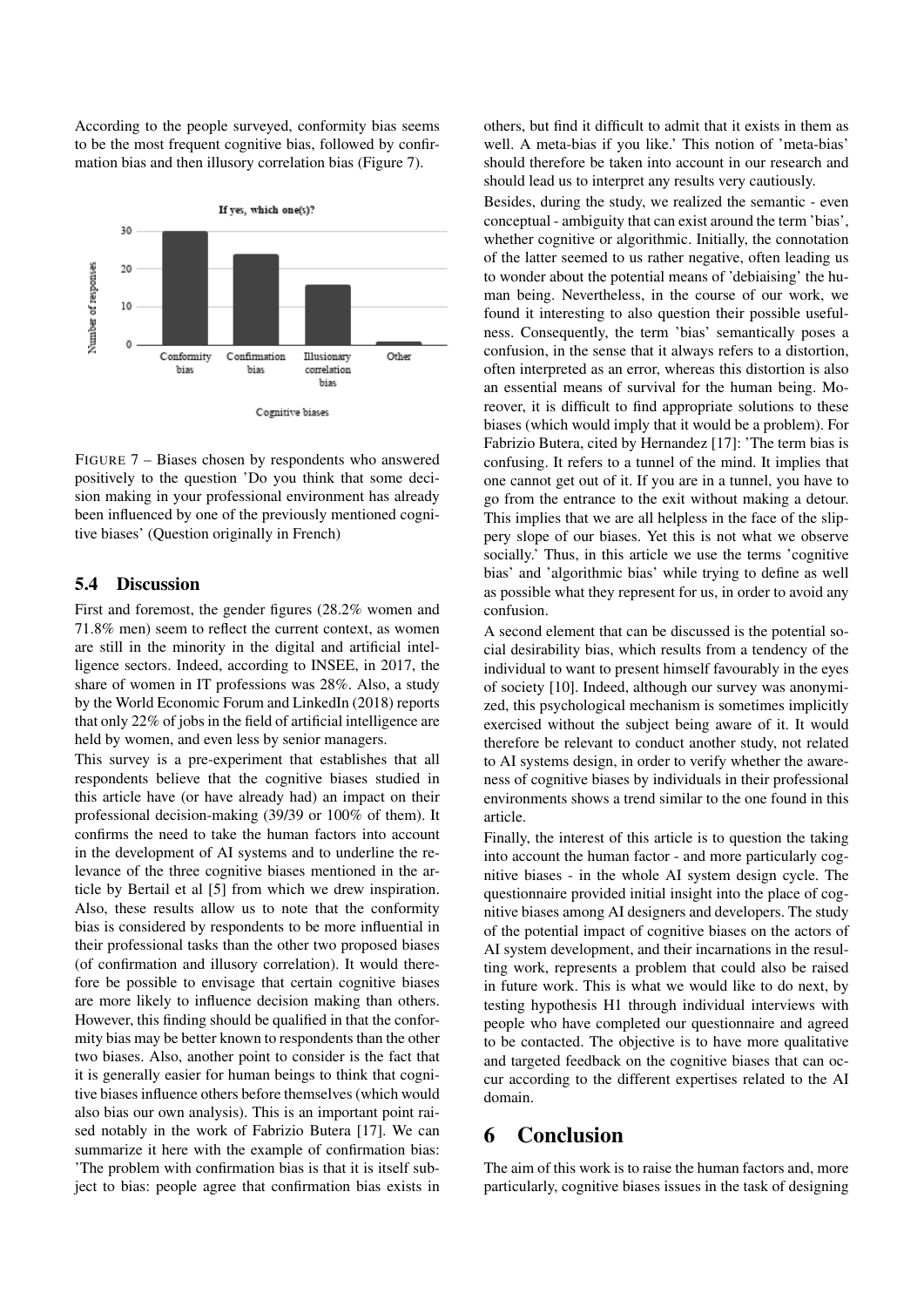AI systems. Indeed, the appearance of biases from different sources [31] and at all stages of designing AI systems [44] raises the question of the impact of cognitive biases during the design of an AI system. In other words, we wish to raise the question of the impact of cognitive bias in individuals at the origin of the realisation of intelligent systems. The AI system and cognitive bias relationship is an open scientific question which tends to grow in importance, particularly thanks to the growing concern about explainable AI systems intrinsically linked to the question of responsibility and ethics in AI [1].

Our objective is to test the awareness of those involved in the design of AI systems of the influence that their cognitive biases may have in their professional decision-making. Our work suggests that people involved in AI system design processes believe that their decisions are subject to the cognitive biases of conformity, illusory correlation and confirmation.

Future work should try to understand whether there is an embodiment of these cognitive biases in the AI system, and if so, how they are embodied. This involves testing our second hypothesis (H1, Figure 4). Indeed, it is not so much a question of the cognitive biases of the individuals involved in the design of AI systems, which are natural and useful [16], but of their incarnations and therefore their consequences in artificial intelligence. Thus, it would be relevant to carry out a study using feedback, in order to evaluate how these cognitive biases are embodied, or not, in the work of individuals responsible for designing AI systems.

# Authors contributions

\*MC and NF contributed equally to this work. All authors contributed to manuscript revision, read and approved the submitted version.

# Références

- [1] A. B. ARRIETA et al. "Explainable Artificial Intelligence (XAI) : Concepts, taxonomies, opportunities and challenges toward responsible AI." In : *Information Fusion* 58 (2019), p. 82-115. DOI : 10.1016/ j.inffus.2019.12.012.
- [2] S. E. ASCH et H. GUETZKOW. "Effects of group pressure upon the modification and distortion of judgments. " In : *Organizational influence processes* 58 (1951), p. 295-303.
- [3] Marco BARENKAMP, Jonas REBSTADT et Oliver THOMAS. "Applications of AI in classical software engineering". In : *AI Perspectives* 2.1 (2020), p. 1- 15.
- [4] D.A. BAZERMAN M.H.and Moore. *The Principles of Quantum Mechanics*. John Wiley Sons., 2008.
- [5] Patrice BERTAIL et al. "Algorithmes : Biais , Discrimination et Équité". In : *HAL* (2019). DOI : hal-02077745.
- [6] Aylin CALISKAN, Joanna J BRYSON et Arvind NARAYANAN. "Semantics derived automatically from language corpora contain human-like biases". In : *Science* 356.6334 (2017), p. 183-186.
- [7] Gül ÇALIKLI et Ayşe Başar BENER. "Influence of confirmation biases of developers on software quality : an empirical study". In : *Software Quality Journal* 21.2 (2013), p. 377-416.
- [8] Loren J CHAPMAN et Jean P CHAPMAN. "Genesis of popular but erroneous psycho-diagnostic observations \*". In : *Journal of Abnormal Psychology* 72.3 (1967), p. 193-204.
- [9] Leda COSMIDES. "The logic of social exchange : Has natural selection shaped how humans reason ? Studies with the Wason selection task." In : *Cognition* 31.3 (1989), p. 187-276. DOI : 10 . 1016 / 0010-0277(89)90023-1.
- [10] Douglas P. CROWNE et David MARLOWE. "A new scale of social desirability independent of psychopathology". In : *Journal of Consulting Psychology* 24.4 (1960), p. 349-354. ISSN : 00958891. DOI : 10. 1037/h0047358.
- [11] Erica DAWSON et Dennis T REGAN. "Motivated Reasoning and Performance on the Wason Selection Task". In : *Personality and Social Psychology Bulletin* 28.10 (2002), p. 1379-1387. DOI : 10.1177/ 014616702236869.
- [12] R DOBELLI. *The Art of Thinking Clearly.* 2013.
- [13] Julia DRESSEL et Hany FARID. "The accuracy, fairness, and limits of predicting recidivism". In : *Science advances* 4.1 (2018), eaao5580.
- [14] Usama FAYYAD, Gregory PIATETSKY-SHAPIRO et Padhraic SMYTH. "From data mining to knowledge discovery in databases". In : *AI magazine* 17.3 (1996), p. 37-37.
- [15] Diana F GORDON et Marie DESJARDINS. "Evaluation and selection of biases in machine learning". In : *Machine learning* 20.1-2 (1995), p. 5-22.
- [16] Martie G. HASELTON, Daniel NETTLE et Paul W. ANDREWS. "The Evolution of Cognitive Bias". In : *The Handbook of Evolutionary Psychology* (2015), p. 724-746. DOI : 10.1002/9780470939376. ch25.
- [17] J. HERNANDEZ. *Biais de confirmation : pouvezvous le contrer ?* https : / / www . futura sciences . com / sante / actualites / psychologie - biais - confirmation pouvez-vous-contrer-85040/. 2021.
- [18] R.M. HOGARTH. *Judgement and choice : The psychology of decision.* John Wiley Sons., 1980.
- [19] Dorota HUIZINGA et Adam KOLAWA. *Automated defect prevention : best practices in software management*. John Wiley & Sons, 2007.